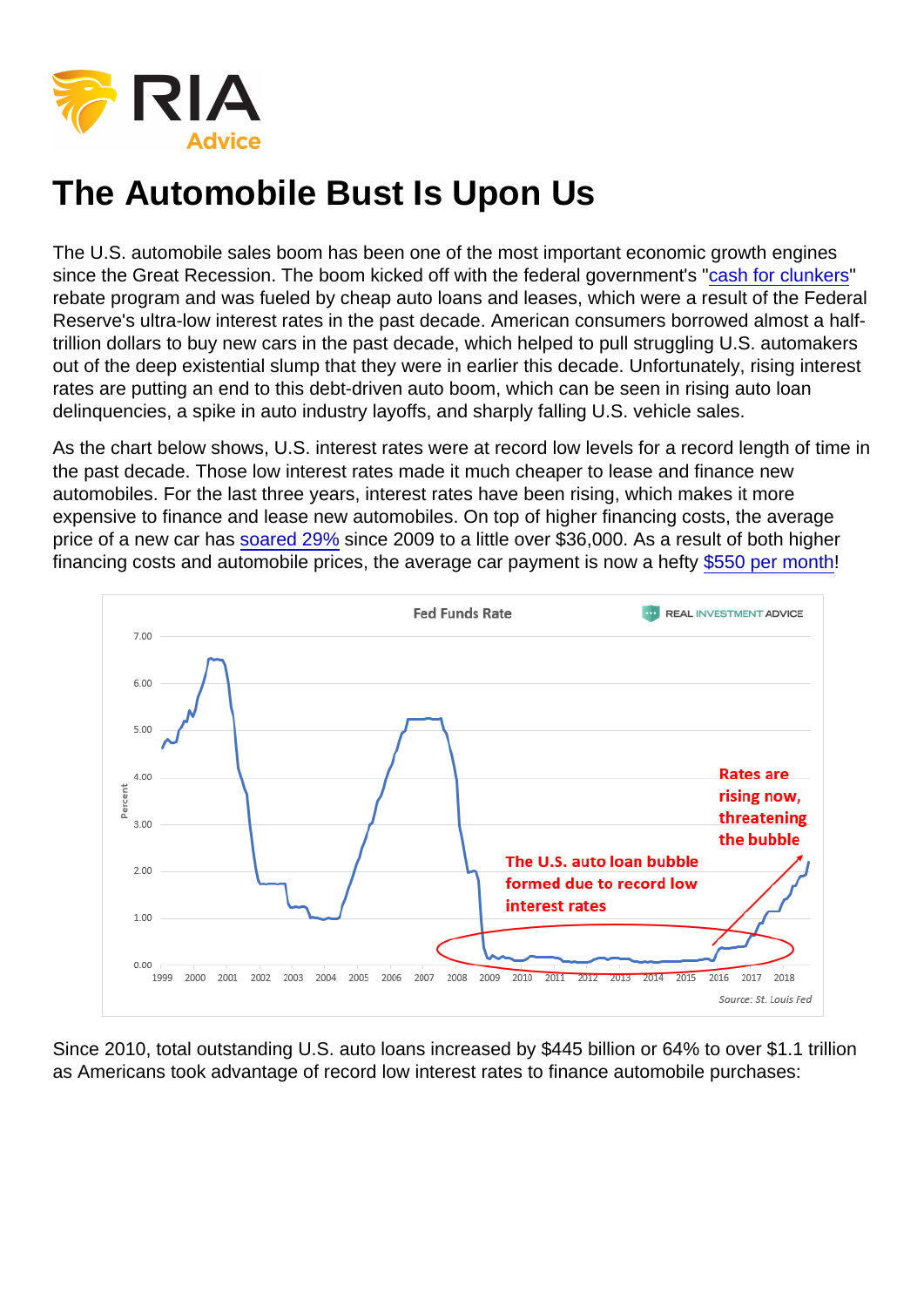

## Learn how to build wealth in these unusual times with our free newsletter

As a result of the auto loan boom/bubble in the past decade (in which loans were made to increasingly marginal borrowers) and very high car payments, U.S. auto loan delinquencies have recently hit Q3 2009 levels:

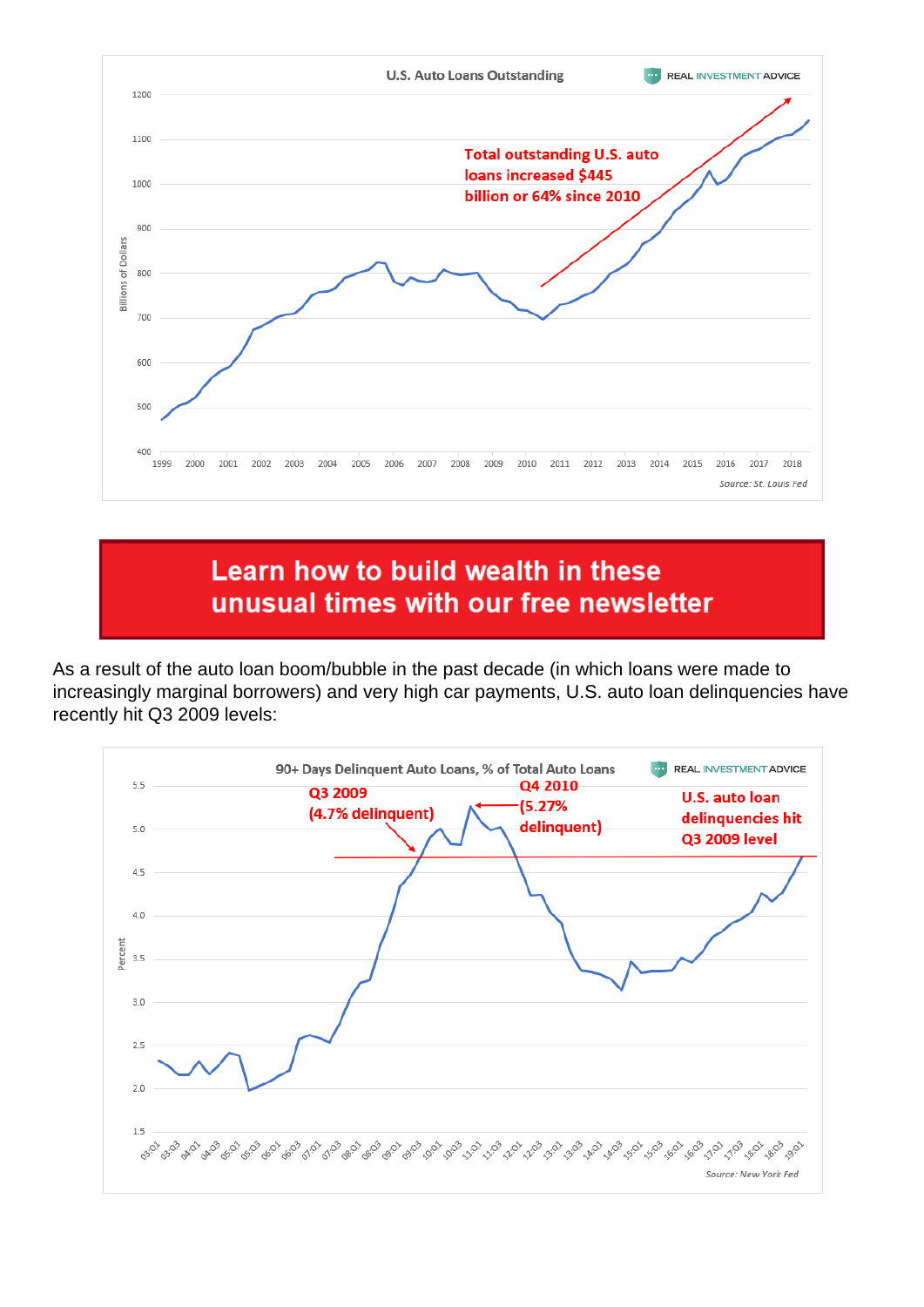Soaring payments and market saturation are finally hitting U.S. vehicle sales:

Seeing the writing on the wall, automakers are now laying off employees at the [fastest pace](https://www.marketwatch.com/story/auto-industry-cutting-jobs-at-the-fastest-pace-since-the-financial-crisis-2019-05-21) since the financial crisis:

The nascent auto industry bust and layoffs are not a surprise to me because I've been warning for several years about the U.S. auto loan bubble and how it was artificially boosting auto sales, and will end in a terrible bust. For example, in March 2017, I criticized President Trump in a Forbes piece called "[Don't Mistake A Bubble For Sustainable, Organic Economic Growth](https://www.forbes.com/sites/jessecolombo/2017/03/30/dont-mistake-a-bubble-for-sustainable-organic-economic-growth/)" for naively